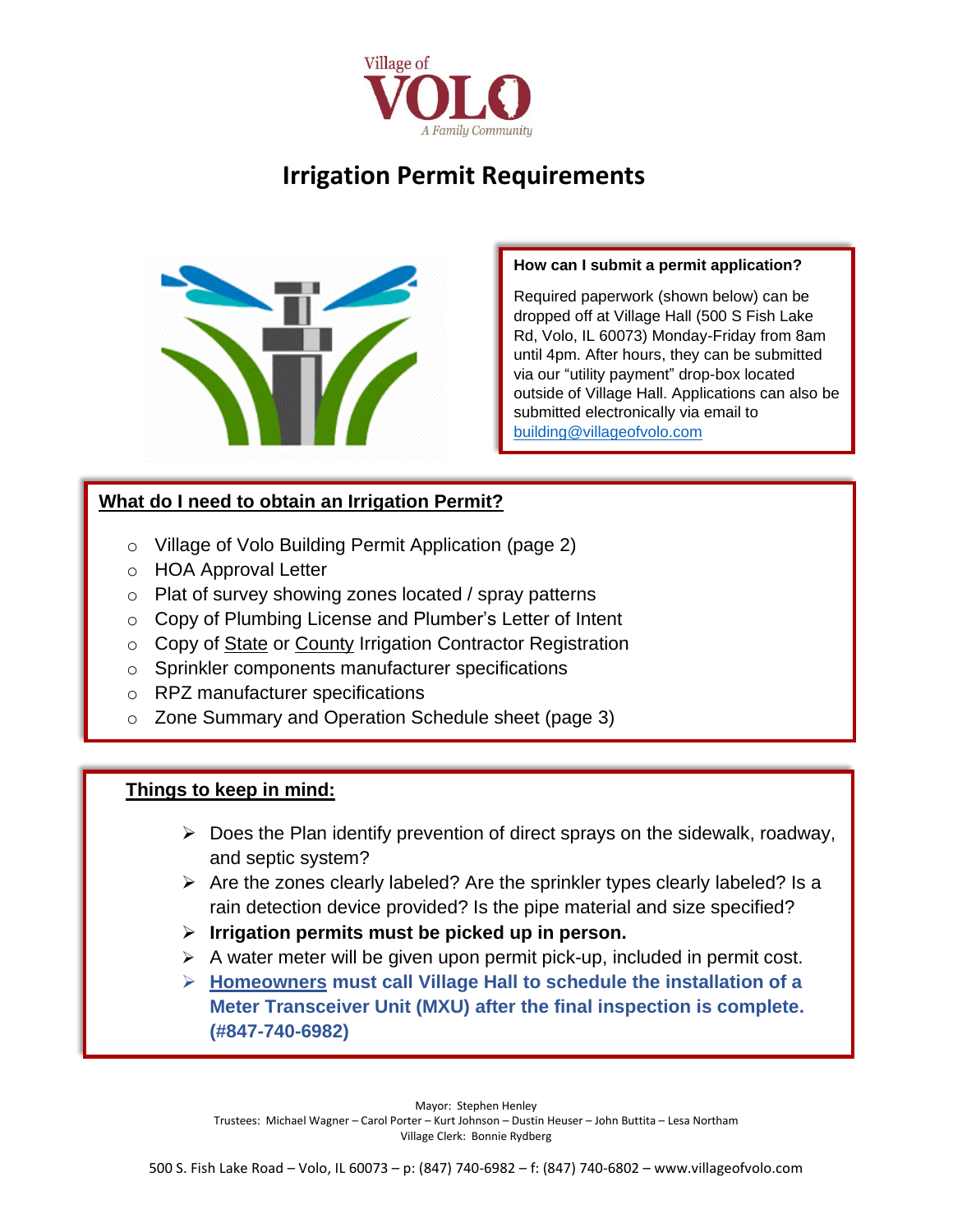| CALL<br>1-800-422-5220<br><b>INDEPENDENT</b><br><b>INSPECTIONS, LTD</b>                                                                                                                                                                                                                                                                                                                                                                                                                                                            | <b>ILUNIFORM PERMIT</b><br><b>APPLICATION</b>               |                                                                                   |                     |                                                                                 |                                                                                                                                | TAXKEY#           | PERMIT NO.                            |                               |                             |
|------------------------------------------------------------------------------------------------------------------------------------------------------------------------------------------------------------------------------------------------------------------------------------------------------------------------------------------------------------------------------------------------------------------------------------------------------------------------------------------------------------------------------------|-------------------------------------------------------------|-----------------------------------------------------------------------------------|---------------------|---------------------------------------------------------------------------------|--------------------------------------------------------------------------------------------------------------------------------|-------------------|---------------------------------------|-------------------------------|-----------------------------|
| <b>ISSUING</b><br><b>MUNICIPALITY</b>                                                                                                                                                                                                                                                                                                                                                                                                                                                                                              | $\top$ TOMN<br><b>NLAGE</b>                                 | $7$ cm                                                                            |                     | (Building Address)                                                              | <b>PROJECTLOCATION</b><br><b>PROJECT DESCRIPTION</b>                                                                           |                   |                                       |                               |                             |
|                                                                                                                                                                                                                                                                                                                                                                                                                                                                                                                                    |                                                             |                                                                                   |                     |                                                                                 |                                                                                                                                | <b>COMMERCIAL</b> |                                       |                               | <b>CI ONE&amp;TWOFAMILY</b> |
| Subdivision Name<br>Homeowner's email address:                                                                                                                                                                                                                                                                                                                                                                                                                                                                                     |                                                             |                                                                                   |                     |                                                                                 | Lot No.                                                                                                                        | Block No.         |                                       | Lot Area                      |                             |
| Owner's Name                                                                                                                                                                                                                                                                                                                                                                                                                                                                                                                       |                                                             | <b>Mailing Address</b>                                                            |                     |                                                                                 |                                                                                                                                |                   |                                       | Telephone - Include Area Code | Sq. Ft.                     |
|                                                                                                                                                                                                                                                                                                                                                                                                                                                                                                                                    |                                                             |                                                                                   |                     |                                                                                 |                                                                                                                                | (Home)            |                                       | (Work)                        |                             |
| General Contractor (Ltc. No.)                                                                                                                                                                                                                                                                                                                                                                                                                                                                                                      |                                                             | <b>Mailing Address</b>                                                            |                     |                                                                                 |                                                                                                                                |                   |                                       | Telephone - Include Area Code |                             |
| Carpenter (Lic. No.)                                                                                                                                                                                                                                                                                                                                                                                                                                                                                                               |                                                             | Mailing Address                                                                   |                     |                                                                                 |                                                                                                                                |                   |                                       | Phone                         |                             |
| Plumber (Lic. No.)                                                                                                                                                                                                                                                                                                                                                                                                                                                                                                                 |                                                             | <b>Mailing Address</b>                                                            |                     |                                                                                 |                                                                                                                                |                   |                                       | Phone                         |                             |
| Electrician (Lic. No.)                                                                                                                                                                                                                                                                                                                                                                                                                                                                                                             | Mailing Address<br>Phone                                    |                                                                                   |                     |                                                                                 |                                                                                                                                |                   |                                       |                               |                             |
| Heating (Lic. No.)                                                                                                                                                                                                                                                                                                                                                                                                                                                                                                                 |                                                             | <b>Mailing Address</b>                                                            |                     |                                                                                 |                                                                                                                                |                   |                                       | Phone                         |                             |
| BUILDING or REMODELING: PERMIT(S) INCLUDE: □ Construction<br>Types of Rooms:<br><b>CORIVEWAY</b>                                                                                                                                                                                                                                                                                                                                                                                                                                   |                                                             |                                                                                   | $\Box$              | Electrical                                                                      | $\Box$ Plumbing                                                                                                                |                   | $\square$ HVAC                        | $\Box$ Erosion                | $\Box$ Zoning               |
| $\Box$ SIGN<br>$\Box$ wall<br>$\Box$ ground<br>□ illuminated                                                                                                                                                                                                                                                                                                                                                                                                                                                                       | non-illuminated                                             |                                                                                   |                     |                                                                                 |                                                                                                                                |                   |                                       |                               |                             |
| $\Box$ FENCE<br>length                                                                                                                                                                                                                                                                                                                                                                                                                                                                                                             | height                                                      | <b>type</b>                                                                       |                     |                                                                                 | $\Box$ OTHER (specify)                                                                                                         |                   |                                       |                               |                             |
| 1a. PROJECT                                                                                                                                                                                                                                                                                                                                                                                                                                                                                                                        | 3. TYPE                                                     | <b>6. ELECTRICAL</b>                                                              |                     |                                                                                 | 9. HVAC EQUIPMENT                                                                                                              |                   | <b>12. ENERGY SOURCE</b>              |                               |                             |
| $\Box$ New<br><b>MAddition</b><br>$\Box$ Raze<br>Alteration Repair<br><b>Nove</b><br>$\Box$ Other                                                                                                                                                                                                                                                                                                                                                                                                                                  | $\Box$ Single Family<br>$\Box$ Two Family<br>□ Multi<br>П   | Entrance Panel<br>Size: <sub>200</sub> amp<br>Service:<br>Underground<br>Overhead |                     | Heat Pump<br>$\Box$ Boiler<br>⊡<br>$\Box$ Other                                 | Forced Air Furnace<br>Radiant Baseboard or Panel<br>Central Air Conditioning                                                   |                   | Fuel<br>Nat. Gas<br>Electric<br>Other | Space Htg.                    | Water Htg.<br>Н             |
| 1b. GARAGE                                                                                                                                                                                                                                                                                                                                                                                                                                                                                                                         | 4. CONST. TYPE                                              | 7. FOUNDATION                                                                     |                     |                                                                                 |                                                                                                                                |                   |                                       |                               |                             |
| $\Box$ Detached<br>$\Box$ Attached<br>2. AREA<br>Office Use Only                                                                                                                                                                                                                                                                                                                                                                                                                                                                   | Site Constructed<br>⊟Manufactured                           | <b>MConcrete</b><br>$\square$ Masonry<br>□ Treated Wood                           |                     | 10. PLUMBING<br>Sewer<br>Municipal<br>⊟ Septic<br>$\Box$ Permit No. ___________ |                                                                                                                                |                   | <b>13. NUMBER OF BEDROOMS</b>         |                               |                             |
| $Sq.Ft.$ 5. STORIES                                                                                                                                                                                                                                                                                                                                                                                                                                                                                                                |                                                             | $\Box$ Other $\Box$                                                               |                     |                                                                                 |                                                                                                                                |                   | <b>14. NUMBER OF BATHS</b>            |                               |                             |
|                                                                                                                                                                                                                                                                                                                                                                                                                                                                                                                                    | I□ 1-Story                                                  | 8. USE                                                                            |                     |                                                                                 |                                                                                                                                |                   |                                       |                               |                             |
| Sq. Ft                                                                                                                                                                                                                                                                                                                                                                                                                                                                                                                             | □ 2-Story<br>□ Other                                        | <b>□ Seasonal</b>                                                                 |                     | 11. WATER                                                                       |                                                                                                                                |                   |                                       |                               |                             |
| Sq.Ft.                                                                                                                                                                                                                                                                                                                                                                                                                                                                                                                             |                                                             | $\Box$ Permanent<br>$\square$ Other                                               |                     |                                                                                 | Municipal Utility<br>Private On-Site Well                                                                                      |                   | <b>15. ESTIMATED COST</b>             |                               |                             |
| TOTAL _<br><u> 1980 - Januar A</u>                                                                                                                                                                                                                                                                                                                                                                                                                                                                                                 |                                                             |                                                                                   |                     |                                                                                 |                                                                                                                                |                   | \$                                    |                               |                             |
| No error or omission in either the plans or application, whether said plans or application has been approved by the building inspector or not shall permit or relieve the applicant from<br>constructing the work in any other manner than that provided for inthe ordinances of this municipality relating thereto. The applicant having read this application and fully understanding<br>the intent thereof declares that the statements made are true to the best of my knowledge and belief.<br><b>SIGNATURE OF APPLICANT_</b> |                                                             |                                                                                   |                     |                                                                                 |                                                                                                                                |                   |                                       |                               |                             |
| <b>CONDITIONS OF APPROVAL</b><br>result in suspension or revocation of this permit or other penally.                                                                                                                                                                                                                                                                                                                                                                                                                               |                                                             |                                                                                   |                     |                                                                                 | This permit is issued pursuant to the adopted building & zoning ordinances and the following conditions. Failure to comply may |                   |                                       |                               |                             |
| <b>Building</b><br>$\Box$ Footing                                                                                                                                                                                                                                                                                                                                                                                                                                                                                                  | □Foundation □Rough                                          | □Insulation □Bsmt. Fl.                                                            |                     |                                                                                 | $\Box$ Final                                                                                                                   |                   | Electric $\Box$ Rough $\Box$ Service  | $\Box$ Final                  |                             |
| $\Box$ Rough<br>Plumbing                                                                                                                                                                                                                                                                                                                                                                                                                                                                                                           | $\Box$ Underfloor $\Box$ OS Sewer $\Box$ Water $\Box$ Final |                                                                                   |                     |                                                                                 |                                                                                                                                | <b>HVAC</b>       | $\Box$ Rough $\Box$ Final             |                               |                             |
| FEES:                                                                                                                                                                                                                                                                                                                                                                                                                                                                                                                              |                                                             |                                                                                   | <b>RECEIPT</b>      |                                                                                 | PERMITEXPIRATION;                                                                                                              |                   | PERMITISSUED BY MUNICIPAL AGENT:      |                               |                             |
| <b>Bullding Fee</b>                                                                                                                                                                                                                                                                                                                                                                                                                                                                                                                | Sub Total                                                   |                                                                                   |                     |                                                                                 |                                                                                                                                |                   |                                       |                               |                             |
| Electric Fee                                                                                                                                                                                                                                                                                                                                                                                                                                                                                                                       | Admin. Fee ____________                                     |                                                                                   |                     |                                                                                 | Permit expires<br>one year from                                                                                                |                   |                                       |                               |                             |
| Plumbing Fee                                                                                                                                                                                                                                                                                                                                                                                                                                                                                                                       |                                                             |                                                                                   | Date ____________   |                                                                                 | date issued<br>unless otherwise                                                                                                |                   |                                       |                               |                             |
| HVAC Fee                                                                                                                                                                                                                                                                                                                                                                                                                                                                                                                           |                                                             |                                                                                   |                     | noted below:                                                                    |                                                                                                                                |                   |                                       |                               |                             |
| Other                                                                                                                                                                                                                                                                                                                                                                                                                                                                                                                              | Total <u>________________</u>                               |                                                                                   | Rec By. _________   |                                                                                 |                                                                                                                                |                   |                                       |                               |                             |
| White - Municipal Files<br>BUILDINGIL-09/08                                                                                                                                                                                                                                                                                                                                                                                                                                                                                        |                                                             |                                                                                   | Yellow - IIL Office |                                                                                 |                                                                                                                                |                   |                                       |                               | Pink-Clerk/Assessor         |

 $\sim 10$